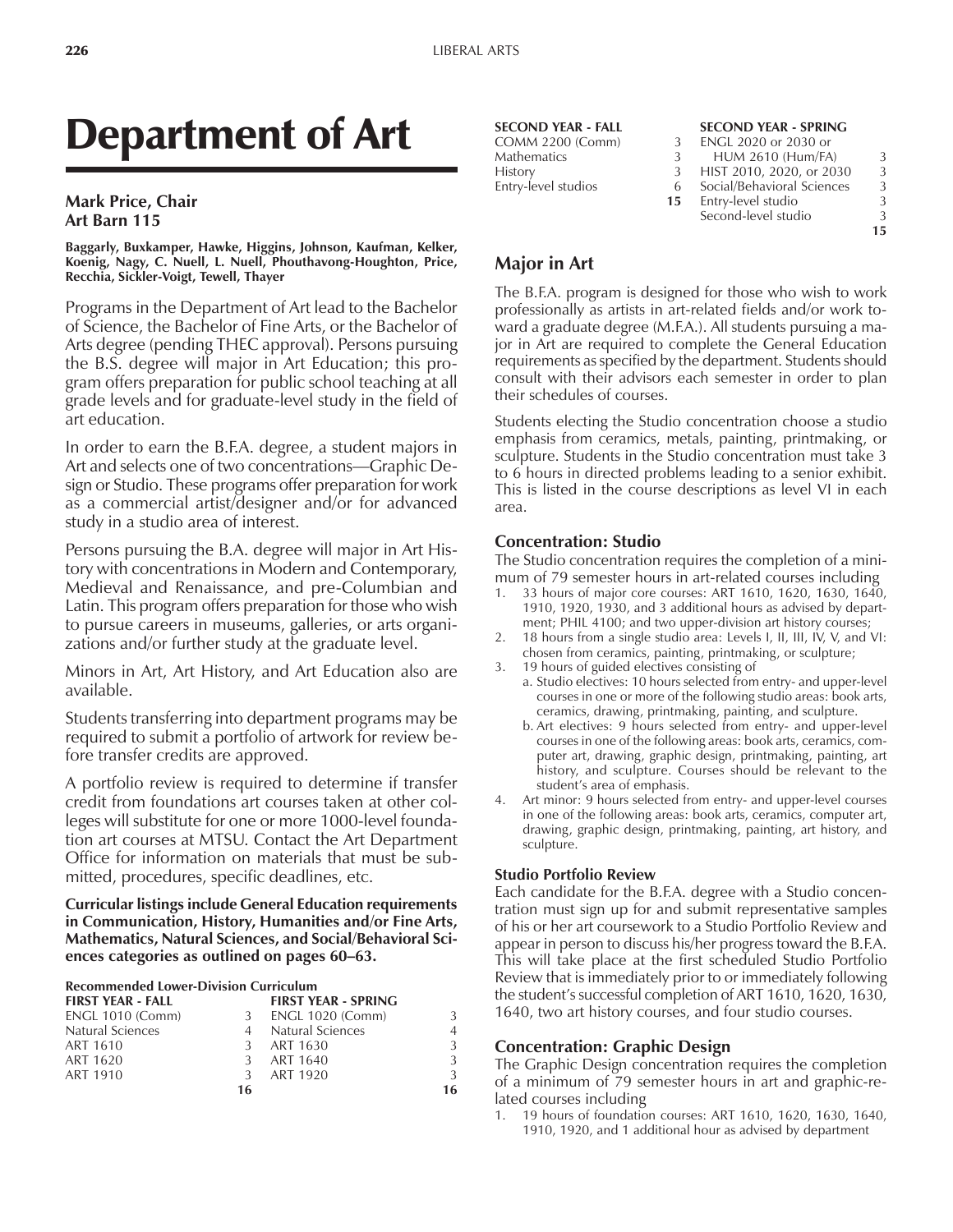- 2. 18 hours of core graphic design courses taken in the following sequence: ART 2310, 3320, 2320, 3330, 4310, 4320
- 3. 3 hours of ART 4330 Internship, which may be taken concurrently with ART 4320
- 4. 15 hours of specified graphic-related electives:
	- A. ART 3930 or 4390
	- B. ART 3550 or 3770
	- C. ART 4280 or 4290
	- D. PHOT 2050 or ADV 3020
	- E. PHOT 3200 or ART 3610 or 3620
- 5. 9 hours of specified studio electives, complete 3 courses from: A. ART 2130 or 3140
	- B. ART 2510
	- C. ART 3650 or 2620
	- D. ART 2710
	- E. ART 2810 or 3820
	- 6. 6 hours of upper-division art history
	- A. ART 4920
	- B. One additional upper-division course in art history
- 7. 9 hours of a minor in art approved by the advisor and chosen from the approved areas

The Graphic Design concentration within the Art Department includes a candidacy program based on successful completion of certain required classes with specified minimum grade point expectations and performance for retention in Graphic Design. The candidacy program imposes requirements in several areas:

- 1. Admission to most upper-division professional courses in the Graphic Design concentration will be restricted to students admitted to candidacy.
- 2. All students in the Graphic Design concentration should apply for admission to candidacy at the end of the semester in which they will have completed 45 semester hours of coursework.
- 3. At a minimum, students in the Graphic Design concentration must have completed **each** of the following courses with a grade of C (2.00) or better before applying for candidacy: ART 1610 Two-Dimensional Design
	- ART 1620 Drawing I
	- ART 1630 Three-Dimensional Design
	- ART 1640 Drawing II
	- ART 2310 Graphic Design Technologies
	- ART 3320 Typographic Design
	- ART 2320 Word and Image
- 4. At a minimum, students applying for candidacy in the Graphic Design concentration must have an overall GPA of at least 2.00 on all university-level coursework.
- Students applying for candidacy in the Graphic Design concentration must twice submit for juried review a portfolio containing work completed in the courses listed in item 3 above. (The majority of the work in the portfolio must be two-dimensional.) The first portfolio review will follow completion of ART 3320 and a second review will follow completion of ART 2320. If after the second portfolio review a student is not admitted to candidacy the student may, with modifications, submit the portfolio one additional time before being asked to find another major or concentration.

## **Career Opportunities in Art**

Students interested in career opportunities in art should consult their advisors for information regarding preparatory MTSU courses, graduate programs, certification, etc., for careers in arts administration and art therapy.

## **Minor in Art**

A general minor in Art requires the following sequence of courses: ART 1610, 1620, 1630, 1640, and two studio courses, one of which must be upper division and taken in residence.

Students majoring in Mass Communication programs take the following sequence, as requested by that college, for the Art minor: ART 1610, 1620, 1630, and 1640 plus two other studio or art history courses, one of which must be upper division and taken in residence.

## **Major in Art Education**

The B.S. program in Art Education is designed for those who wish to teach in public schools. All students pursuing a major in Art Education are required to complete the General Education requirements as specified by the department and as required for certification. Students should consult with their advisors each semester in order to plan their schedule of courses.

Students majoring in Art Education minor in Secondary Education.

*NOTE: The Secondary Education minor has been revised. Please see page 193 and contact the Educational Leadership Department for information.*

## **Art Education**

The major in Art Education requires the completion of a minimum of 53 semester hours in the Art Department.

- 1. ART 1610, 1620, 1630, 1640, 1910, 1920, 1930, 2220, 3210, and 3220;
- 2. 18 hours from ART 3550; 2130, 3140 or 4000; 2510, 3520; 2710, 3720, 2810, 3820, to include one series of two courses in a twodimensional area and one series of two courses in a three-dimensional area plus an additional pair of either two-dimensional (2150 and 3550 or 2130 and 3550 or 2710 and 3720) or three-dimensional (2510 and 3520 or 2810 and 3820) offerings;
- 3. 5 hours of upper-division art history.

## **Minor in Art Education**

The minor in Art Education requires a minimum of 22 semester hours in art as recommended by the department chair.

#### **Art Department Slide Library**

Located in Saunders Fine Arts 309, the Slide Library is a resource for the art faculty and for the University population at large. The library's 50,000 slides include examples of art from the prehistoric to contemporary eras. Faculty members may borrow slides for two days. Students may borrow slides for one day for class presentations.

Hours are Monday through Thursday from 8:00 a.m. until 4:00 p.m. Contact slide librarian at 898-5532.

## **General Departmental Information**

1. Students majoring in the department, or who are taking one or more art courses, may be required to attend various extracurricular activities including, but not limited to, exhibitions, films, and lectures during the semester.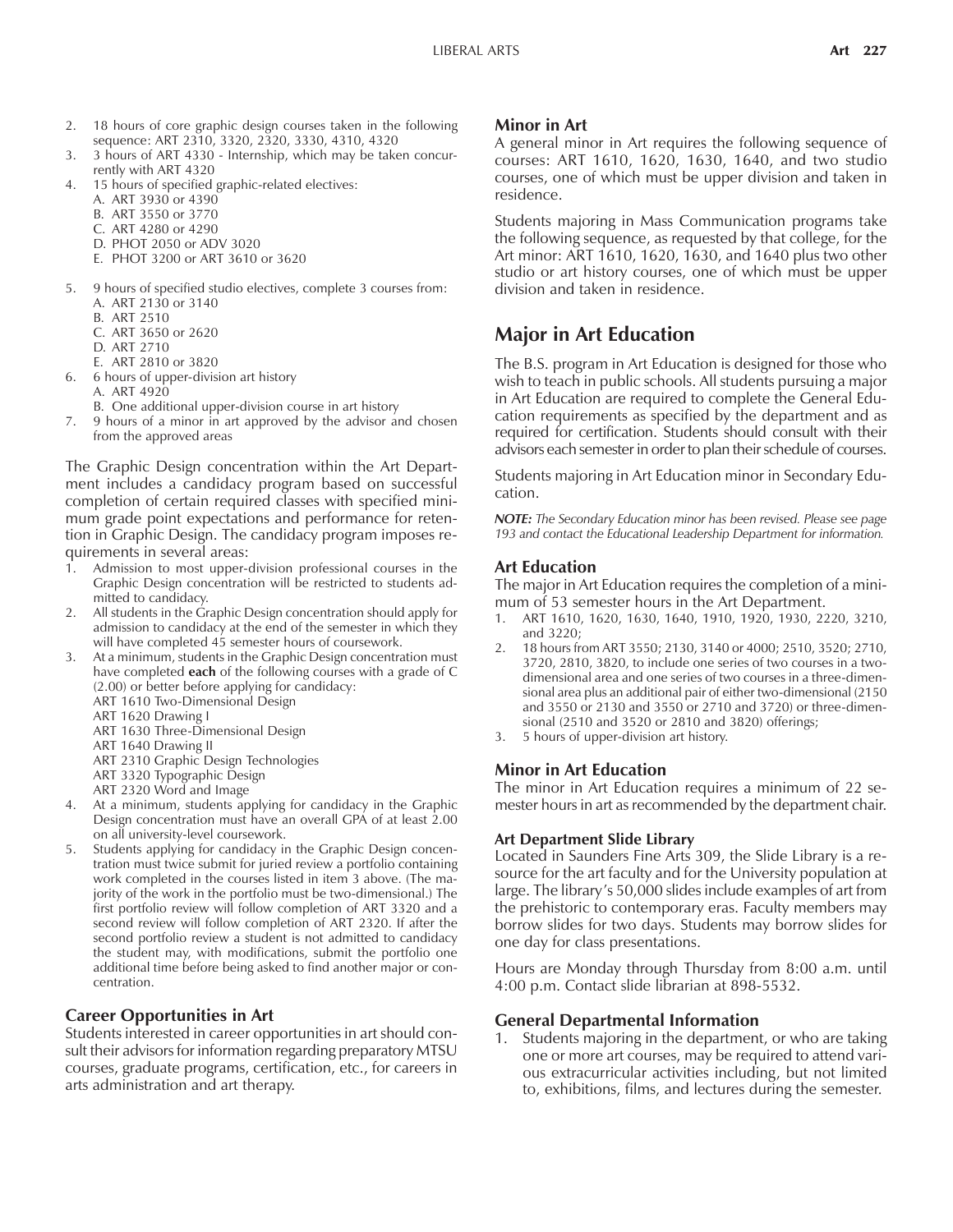- 2. The Art Department reserves the right to retain certain selected examples of student work for teaching purposes and as a part of its permanent collection.
- 3. Students will be responsible for the purchase of certain materials in many courses as required by the instructor.
- 4. Various courses offered within the department may require of all students enrolled the effective use of communication skills, both written and verbal, which reflect university-level abilities.
- 5. A minor with an emphasis in drawing will be permitted only if 9 hours are taken **beyond** ART 1620, 1640, and 2620.
- 6. Students majoring in Art with a Studio concentration are required to participate in a Studio Portfolio Review.
- 7. ART 4000 (Workshop) and 4640 (Advanced Art Problems) may be taken for a maximum of 9 hours each, no more than 3 hours per semester, and still count for undergraduate credit and graduation.
- 8. Crafts-media courses, levels I and II, which include book arts and clay may be taken without prerequisites by NON-ART MAJORS when so designated in the class schedule.
- 9. All courses are offered on a laboratory basis except ART 1910, 1920, 1930, 2900, 3800, 3870-3872, 3880, 3990, 4800, 4890, 4900, 4910, 4920, 4940, and 4960.
- 10. The Art Department affirms that a theoretical and working understanding of the historical meanings and studio applications of the human image are critical in the education of visual art students. To develop such an understanding, Art Department courses often utilize images of clothed and unclothed human figures and, in certain studio classes, live nude models.

## **Major in Art History\***

The B.A. program in Art History is designed for those who wish to pursue careers in museums, galleries, or arts organizations and/or pursue further study at the graduate level. All students pursuing a major in Art History are required to complete the General Education requirements as specified by the department. Students should consult with their advisors each semester in order to plan their schedules of courses.

Students majoring in Art History may choose from concentrations in Modern and Contemporary, Medieval and Renaissance, and Non-Western: pre-Columbian, Latin American, African and African American. Students majoring in Art History must maintain a GPA of at least 2.50 in the major and complete a senior thesis before graduation.

## **Art History**

The major in Art History requires the completion of 46 semester hours in the Art Department.

- 1. Core courses of 18 hours:
	- a. 12 hours of art history courses: ART 1910, 1920, 1930, and 3940.
	- b. HIST 1020
	- c. PHIL 2110
- 2. 25 semester hours from ART 3760, 3860, 3870, 3871, 3872, 3880, 3910, 3960, 3990, 4910, 4920, 4940, 4960.
- 3. Studio art electives of 9 hours taken from courses in clay, foundations, graphic design, painting, printmaking, or sculpture.
- 4. General electives including a nondepartmental minor of 15 hours approved by the student's academic advisor.
- 5. Foreign language courses in French, German, or Spanish of 12 hours; two courses must be at the intermediate or advanced level.

*\*pending THEC approval*

#### **Minor in Art History**

A minor in Art History requires the following sequence of courses: ART 1910, 1920, and 1930, followed by 15 hours of elective, upper-division art history courses.

## **Courses in Art [ART]**

- **1030 Orientation to Art.** Three credits. An introduction to art structure and styles of art; relationships between past ideas and current trends.
- **1610 Two-Dimensional Design.** Three credits. The principles and techniques of design and their application to two-dimensional art forms.
- 1620 Drawing I. Three credits. Develops observational drawing skills and a formal drawing vocabulary; introduces various drawing materials.
- **1630 Three-Dimensional Design.** Three credits. Prerequisite: ART 1610. Emphasis on elements of design as they operate in the three-dimensional environment.
- **1640 Drawing II.** Three credits. Prerequisites: ART 1610 and 1620. A continuation of ART 1620 with specific emphasis placed on drawing processes and expression.
- 1910 Art Survey I. Three credits. Examines Western visual arts and cultures from Paleolithic times to the Middle Ages with periodic comparisons to non-Western visual arts and cultures for perspective.
- **1920 Art Survey II.** Three credits. A continuation of ART 1910 focusing on Western visual arts and cultures from the Middle Ages to the later eighteenth century with periodic comparisons to non-Western visual arts and cultures for perspective.
- **1930 Art Survey III.** Three credits. Prerequisite: ART 1920. A continuation of ART 1910/1920 focusing on modern art and culture in the Western world with periodic comparisons to non-Western visual arts and cultures for perspective.
- **2105 Introduction to Latin American Studies.** Three credits. (Same as SPAN 2105, P S 2105, SOC 2105, ANTH 2105, GEOG 2105.) A multidisciplinary, team-taught introduction to Latin America. Covers the cultures and societies of the region in terms of prehistory, history, geography, politics, art, languages, and literatures. Required course for all Latin American Studies minors.
- **2130 Silkscreen.** Three credits. Prerequisites: ART 1610, 1620, 1630, and 1640 or permission of instructor. An introduction to printmaking, including photo-silkscreen using water-based inks. Handmade stencils used as well as those generated by computer and copy machine.
- **2200 Introduction to Art Education.** Three credits. Examines the recent history and contemporary theories of art education, with special emphasis on the essential content of discipline-based art education (aesthetics, criticism, history, and production); introduces general curricular concerns, assessment, and advocacy issues.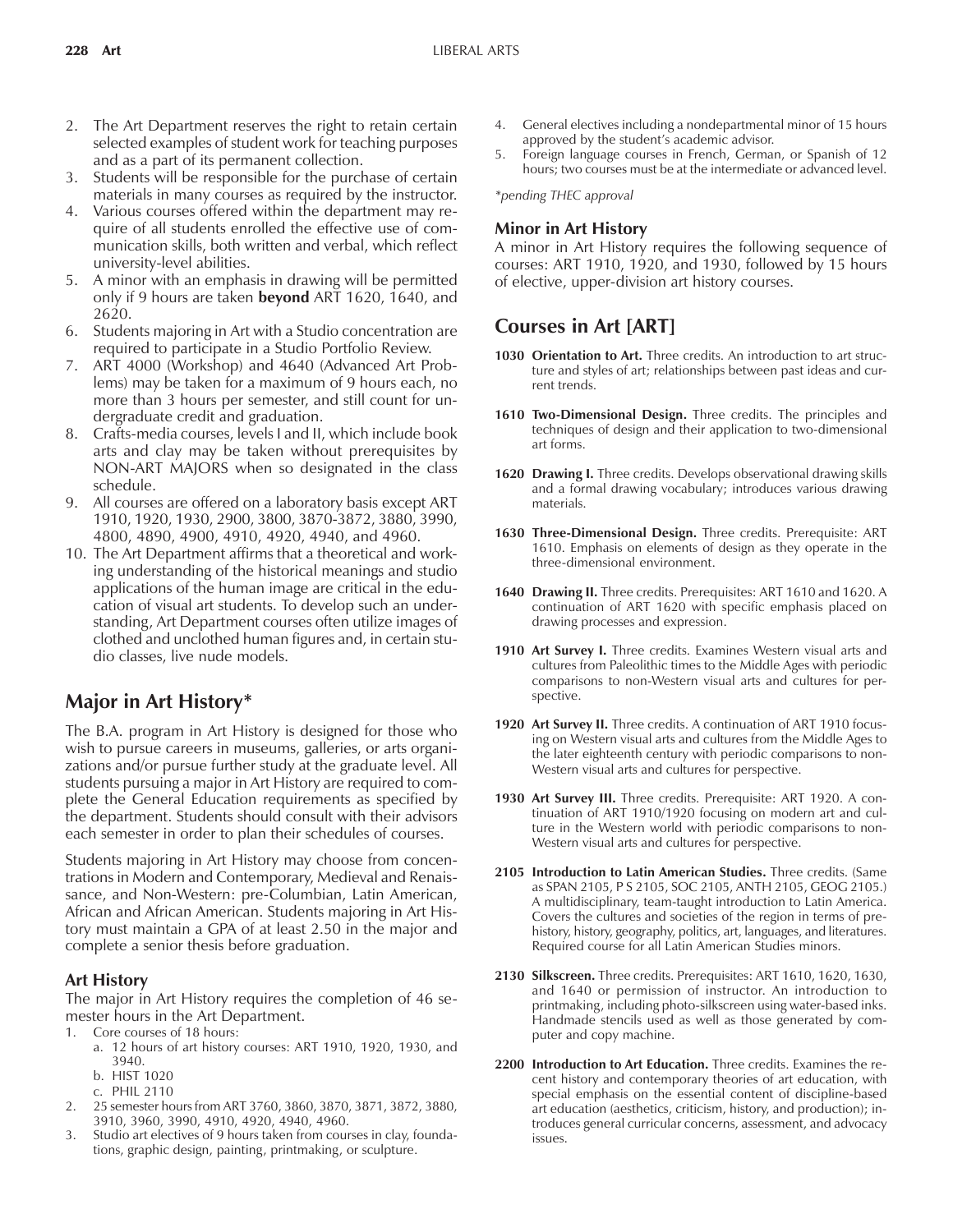- **2210 Art Activities and Appreciation for Elementary School.** Three credits. Emphasizes art production skills through introduction to design elements and principles and experimentation with a variety of art media and processes appropriate for children; introduces strategies for understanding and appreciating works of art.
- **2230 Art for Early Childhood.** Three credits. Prerequisite: H SC 1610 or permission of instructor. Art appreciation and activities for early childhood teachers to plan, implement, and evaluate art programs developmentally appropriate for young children.
- **2310 Graphic Design Technologies.** Three credits. Procedures involved in the production of graphic design materials by means of computer. Basics of word processing, drawing, and page layout programs for graphic design.
- **2320 Word and Image.** Three credits. Prerequisites: ART 1610 and 1620. Explores the relationship between word and image. Typography, primarily display type, is introduced into imagebased design utilizing photography, illustration, and design work. Current designers and design trends introduced.
- **2510 Sculpture I.** Three credits. Prerequisites: ART 1610, 1620, 1630, and 1640 or permission of instructor. Processes and techniques used in sculpture including modeling, welding, and wood construction.
- **2620 Color Drawing.** Three credits. Prerequisites: ART 1610, 1620, and 1640. A culmination of the foundation sequence with emphasis on formal and expressive solutions to color and compositional drawing problems.
- **2710 Painting I.** Three credits. Prerequisites: ART 1610, 1620, 1630, and 1640 or permission of instructor. Introduction to painting techniques in particular media with emphasis on basic representational skills, awareness of formal issues, and vocabulary specific to particular media.
- **2810 Throwing.** Three credits. Prerequisites: ART 1610, 1620, 1630, and 1640. Basic processes and techniques of creating threedimensional clay forms on the wheel (cylinders, bowls, and mugs). Some basic hand-building methods introduced.
- **3140 Etching and Intaglio.** Three credits. Prerequisites: ART 1610, 1620, 1630, and 1640 or permission of instructor. A printmaking course introducing etching, aquatint, soft-ground, drypoint, photoetching (intaglio-type). A non-toxic approach is stressed, substituting high-quality acrylic resists, vegetable oils, salts, and film for traditional toxic grounds, solvents, acids, and chemicals.
- **3200 Art Education for Teachers.** Three credits. Prerequisite: ART 2210. Emphasizes the development of comprehensive art lessons, integrating content from aesthetics, art criticism, art history, and production.
- **3210 Elementary Art Education Methods.** Three credits with lab. Prerequisite: ART 2200. Investigates child development theories and concerns related to children, the elementary school culture, curriculum development and implementation, and teaching and management strategies. Materials and processes appropriate to K-6 art education explored in studio lab.
- **3220 Secondary Art Education Methods.** Three credits. Prerequisites: ART 2200 and 3210. Focuses on the nature of middle and high school students, the secondary school culture, curriculum de-

velopment and implementation, and teaching and management strategies. Materials and processes appropriate to 7-12 art education explored in studio lab.

- **3230 Art Education Practicum.** Three credits. Prerequisites: ART 2200, 3210, and 3220. Participation in the K-12 art classroom setting with class discussions and readings about the teaching experience. Advanced art curriculum development for the K-12 level.
- **3320 Typographic Design.** Three credits. Prerequisites: ART 1610 and 1620. An introduction to typography, exploring type as design as well as a means of communication. Display and text applications presented in a series of problems ranging from lettermarks to two-page spreads. Current typographic designers and trends introduced.
- **3330 Portfolio I.** Three credits. Prerequisites: ART 2320, 3320, and portfolio review after both 2320 and 3320 (or for transfer students, permission of instructor and portfolio review). The beginning of portfolio-based problems, more advanced and complex conceptual skills, production techniques, and an introduction to the offset printing process.
- **3520 Sculpture II.** Three credits. Prerequisites: ART 1620, 1630, 1640, and 2510 or permission of instructor. Introduction to the processes and techniques used in sculpture, including casting techniques; subtractive and constructive experiences with a variety of materials.
- **3530 Sculpture III.** Three credits. Prerequisites: ART 2510 and 3520 or permission of instructor. Development of concepts and techniques with primary emphasis on wood sculpture. Wood construction, carving, laminating, and subordinate use of other sculpture materials.
- **3550 Book Arts I.** Three credits. Prerequisites: ART 1610, 1620, and 1630 or permission of instructor. An introduction to basic processes involved with papermaking, bookbinding, and using paper as a creative medium.
- **3560 Drawing III.** Three credits. Prerequisites: ART 1610, 1620, 1630, 1640, and 2620. An advanced course in drawing with an emphasis on the creation of original imagery and the development of the ability to render images objectively using a variety of methods and media.
- **3610 Introduction to Computer-Assisted Art.** Three credits. Prerequisites: ART 1610, 1620, 1630, and 1640 or permission of instructor. Explores the use of the computer in relation to art and design concepts in two- and three-dimensional media.
- **3620 Intermediate Computer-Assisted Art.** Three credits. Prerequisites: ART 1610, 1620, 1630, 1640, and 3610. Computer-generated or assisted art work. Development of original work in art or design.
- **3650 Figure Drawing.** Three credits. Prerequisite: ART 2620. Introduction to concepts. Specific concepts include gesture and expression, spatial structure and proportion, and the effects of light and drapery on the human form.
- **3720 Painting II.** Three credits. Prerequisite: ART 2710. A continuation of ART 2710 with additional attention paid to individual expression and art historical perspectives.
- **3730 Painting III.** Three credits. Prerequisite: ART 3720 or permission of instructor. The creative process, idea development, and project planning in painting.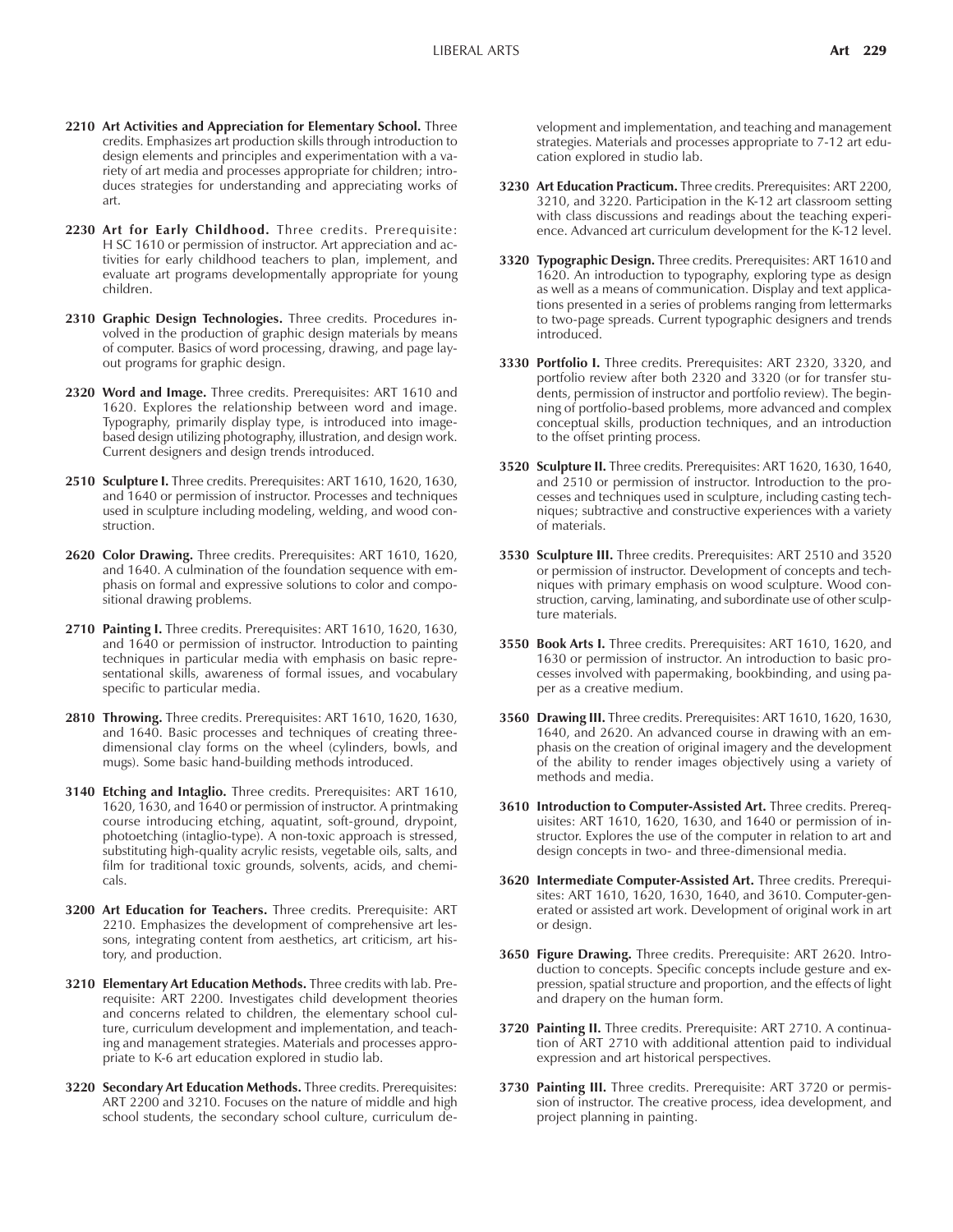- **3760 The Age of Chivalry.** Three credits. Prerequisite: ART 1930 or permission of instructor. Art of the period of the Crusades and Pilgrimages as viewed both from Europe and from the Islamic World.
- **3770 Letterpress I.** Three credits. Prerequisite: ART 3550 or permission of instructor. Introduction to hand papermaking processes and letterpress printing using raised type to form text and relief printing processes to create images.
- **3820 Handbuilding.** Three credits. Prerequisites: ART 1610, 1620, 1630, and 1640. Studio experiences in designing and creating three-dimensional ceramic forms emphasizing techniques of hand construction. Some basic techniques introduced on the wheel.
- **3830 Intermediate Clay I.** Three credits. Prerequisites: ART 2810, 3820, and permission of instructor. Studio experiences in designing, forming, and decorating functional/non-functional forms. Introduction to some basic materials processes (clay and glaze formulation, and firing techniques).
- **3860 Northern Renaissance.** Three credits. Prerequisite: ART 1930 or permission of instructor. Art of Northern Europe from the late fourteenth century through the sixteenth century focusing on architecture, sculpture, and painting from England, France, Germany, and the Low Countries.
- **3870 Native American Art.** Three credits. Prerequisite: ART 1930 or permission of the instructor. Survey of the arts of indigenous cultures of North America from the pre-Contact era to the contemporary period.
- **3871 Mesoamerican Art.** Three credits. Prerequisite: ART 1930 or permission of the instructor. Survey of the arts of pre-Columbian cultures of Mesoamerica from the Olmec to the Aztec.
- **3872 Andean Art.** Three credits. Prerequisite: ART 1930 or permission of the instructor. Survey of the arts of pre-Columbian cultures of the Andes from the Chavin to the Inca.
- **3880 Latin American Art**. Three credits. Prerequisite: ART 1930 or permission of instructor. A survey of the art of Latin America from the period of Independence (1821) to the present, focusing on architecture, sculpture, and painting from Mexico through South America. Impact of these cultural expressions on Hispanic/ Chicano/Latino arts of the United States.
- **3910 Renaissance Art History.** Three credits. Prerequisite: ART 1920 or permission of instructor. The visual arts of the Renaissance in Europe (ca. 1300-1600).
- **3930 Multimedia Design.** Three credits. Prerequisites: ART 1610, good working knowledge of digital imaging, and permission of instructor. Multimedia design, including the design, planning, and creation of web sites.
- **3940 Art History Methods.** Three credits. Prerequisite: ART 1930 or permission of instructor. Historical foundations of art history as a modern discipline, the variety of methods art historians use to make sense of artworks, and the ethics of scholarship in the contemporary world.
- **3960 The Art of Books**. Three credits. Prerequisite: ART 1930 or permission of instructor. Interdisciplinary investigation of the forces which have conditioned the composition, production, and consumption of the Western book from antiquity to the present. Emphasis on such transitional phases as the replacement of the

roll by the codex in the fourth century and the fifteenth-century advent of printed book which replaced handwritten ones.

- **3990 Art of the United States.** Three credits. Prerequisite: ART 1930 or permission of instructor. Art historical survey of colonial and national visual arts expressions—contexts, styles, and trends ca. 1600 to ca. 1945. Focuses on American painting, sculpture, and architecture. Explores decorative arts as well as periodic explorations of non-European traditions.
- **4000 Workshop.** One to three credits. Subject matter and credit to be determined by the instructor. The workshop may be conducted in the area of art education or any art discipline. (A maximum of 9 credits may be applied toward a degree.)
- **4100 Lithography.** Three credits. Prerequisites: ART 1610, 1620, and 2130. An intermediate course in printmaking. The making and printing of lithographic images on stones and plates, including both traditional and contemporary techniques such as photolithography, transfer lithography, and color lithography.
- **4110 Advanced Book Arts.** Three credits. Prerequisite: ART 3550. Further work with papermaking, bookbinding, and the production of artist's books.
- **4120 Intermediate Printmaking.** Three credits. Prerequisites: ART 2130, 3140, and 4100 or permission of instructor. Further work in one or more of the following media: silkscreen, intaglio, lithography, or relief printmaking.
- **4130 Advanced Printmaking.** Three credits. Prerequisite: ART 4120. Advanced work in one of the printmaking media as described in ART 4120.
- **4140 Advanced Study in Printmaking.** Three credits. Prerequisite: ART 4130. Intensive independent research in one of the areas chosen by the student and planned in consultation with the instructor.
- **4280 Digital Illustration**. Three credits. Prerequisites: ART 1610, 1620, 1640, and 2310; permission of instructor required. Vector software and the conceptualization, technical skills, and professional practices of digital illustration.
- **4290 Beginning Illustration.** Three credits. Prerequisites: ART 1610, 1620, 1630, and 1640; ART 3330 for graphic design majors. Introduces basic methods, materials, and business practices of illustration, with an emphasis on development of rendering skills.
- **4300 Advanced Illustration.** Three credits. Prerequisite: ART 4290 or permission of the instructor. Continued exploration of methods and materials with an emphasis on development of a personal style.
- **4310 Portfolio II.** Three credits. Prerequisite: ART 3330. Continued production of portfolio-based problems with increased emphasis on advanced design skills related to the specific needs of the workplace. Includes basic collateral problems, ad campaigns, corporate identity, signage, plus a self-promotional package.
- **4320 Senior Project.** Three credits. Prerequisite: ART 4310 or permission of instructor. Following a portfolio review, each class member will devise a project that conceptually and visually addresses his or her design/illustration goals.
- **4330 Internship.** Three credits. Prerequisites: Senior standing and permission of the internship coordinator. Advanced students gain practical experience in a professional setting as an intern. Approximately 150 work hours required for the semester.